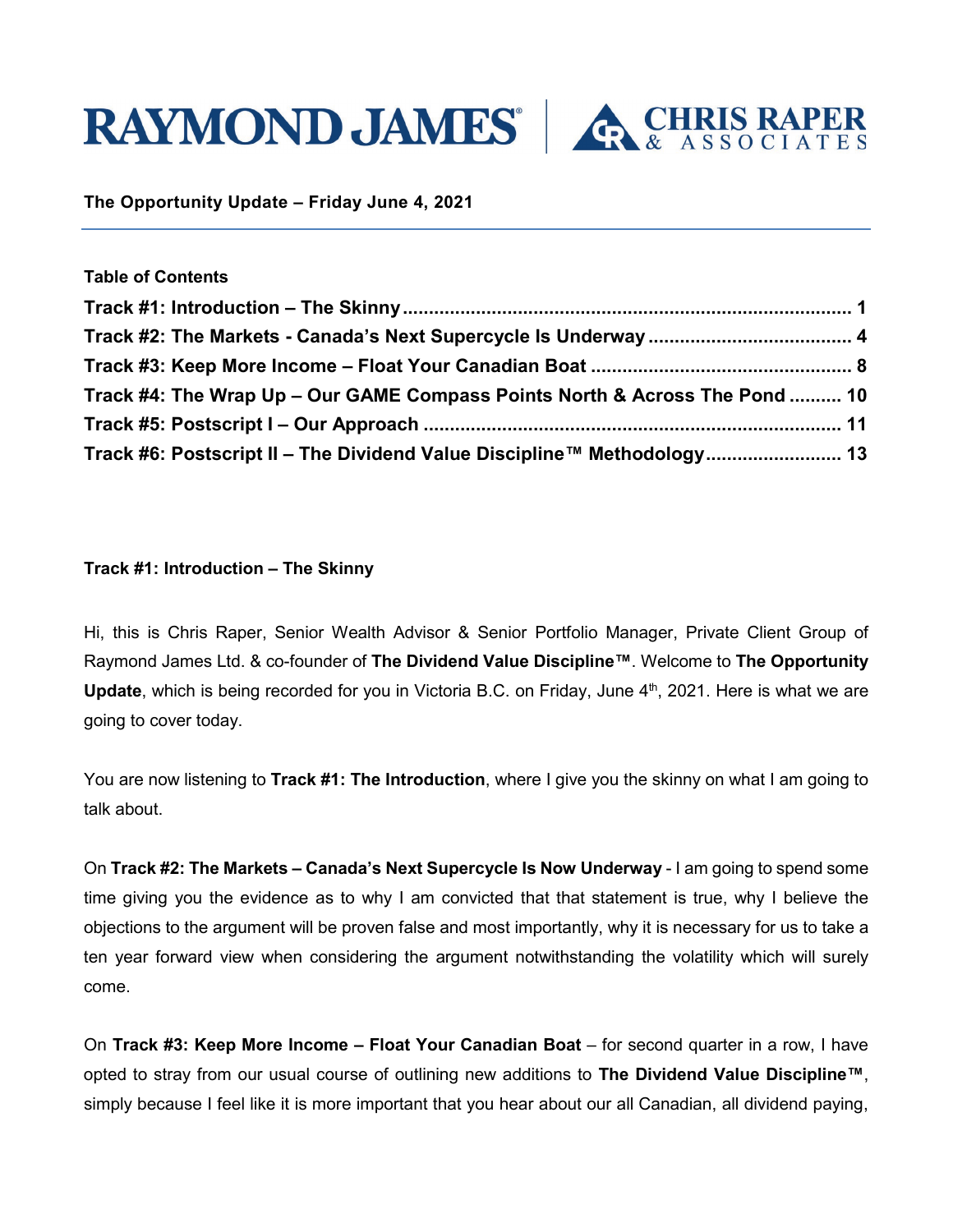tax smart, income and growth strategy, that is rather timely in taking advantage of the secular growth story that we are going to cover on track # 2.

On **Track #4: The Wrap Up – Our GAME Compass Points North & Across The Pond**, I will give you the key takeaways from each track and wrap it up with one more piece of evidence in favour of Canada and then draw a parallel that I see coming with respect to the U.K.

On **Track #5: Postscript I – Our Approach** is for the benefit of prospective clients. It will give you some insight on the new client process that we walk interested parties through. Spoiler alert – it starts with you and your story - our approach is tailored to your "do, have, and legacy" ambitions. We need to understand your aspirations before we can help you achieve them.

On **Track #6: Postscript II** is where I walk you through the methodology and return objectives of our core program, **The Dividend Value Discipline™**. If you have an interest in the specifics of our core investment process, you will probably get a lot out of it – if that's not you, you may want give it a pass.

In terms of legal requirements, there are three things to note:

- 1. The opinions that are expressed on this recording are mine. They may differ from those of Raymond James Ltd.
- 2. Raymond James Ltd. is a member of the Canadian Investor Protection Fund. That is a good thing. If you are interested in those details, please ask me or any one of our relationship managers the next time we speak.
- 3. The transcript of this recording provides links to other Internet sites for the convenience of users. Raymond James Ltd. is not responsible for the availability or content of these external sites, nor does Raymond James Ltd. endorse, warrant or guarantee the products, services or information described or offered at these other Internet sites. Users cannot assume that the external sites will abide by the same Privacy Policy which Raymond James Ltd. adheres to.

I also want you to recognize that some of the things I am going to say today are going to be proven wrong. It is an inevitable part of this business. It is also important to recognize that you don't have to be right all the time to do well. You just have to be more right than most or, conversely, less wrong than most.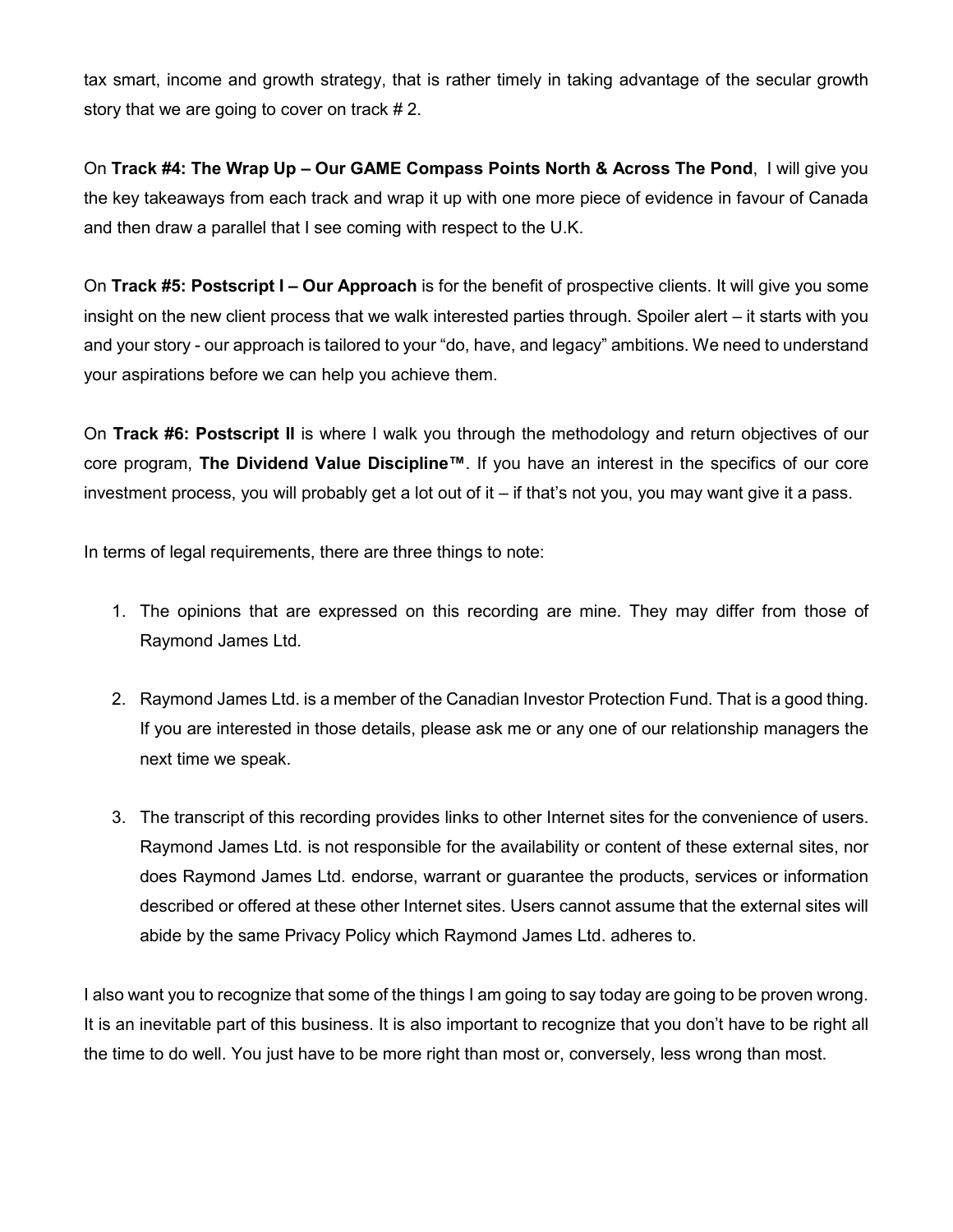Finally, regarding investment jargon, when I say I am bullish, it means I expect things to go up. When I say I am bearish, it means I expect things to go down. Likewise, north means up and south means down. When I speak about rent cheques, I am speaking about income, primarily dividends. You may hear me using the term "disruptor", which is our moniker for those companies that are disrupting or re-inventing the way business is done in their particular market and are thereby able to grow at rates far faster than those of the economy. Think of Wal-Mart twenty years ago and Amazon today. You may also hear me use the term "aggregator", which is our moniker for those companies that have a systemized approach to acquiring smaller competitors as a means to fuel their growth. That growth is the path to increasing dividends or in our language, growing rent cheques. If you catch me using industry jargon beyond that, I invite you to call me out. Send an email to the office and the team will let me know, usually with considerable gusto!

That's a wrap on the skinny, and off we go to Track #2.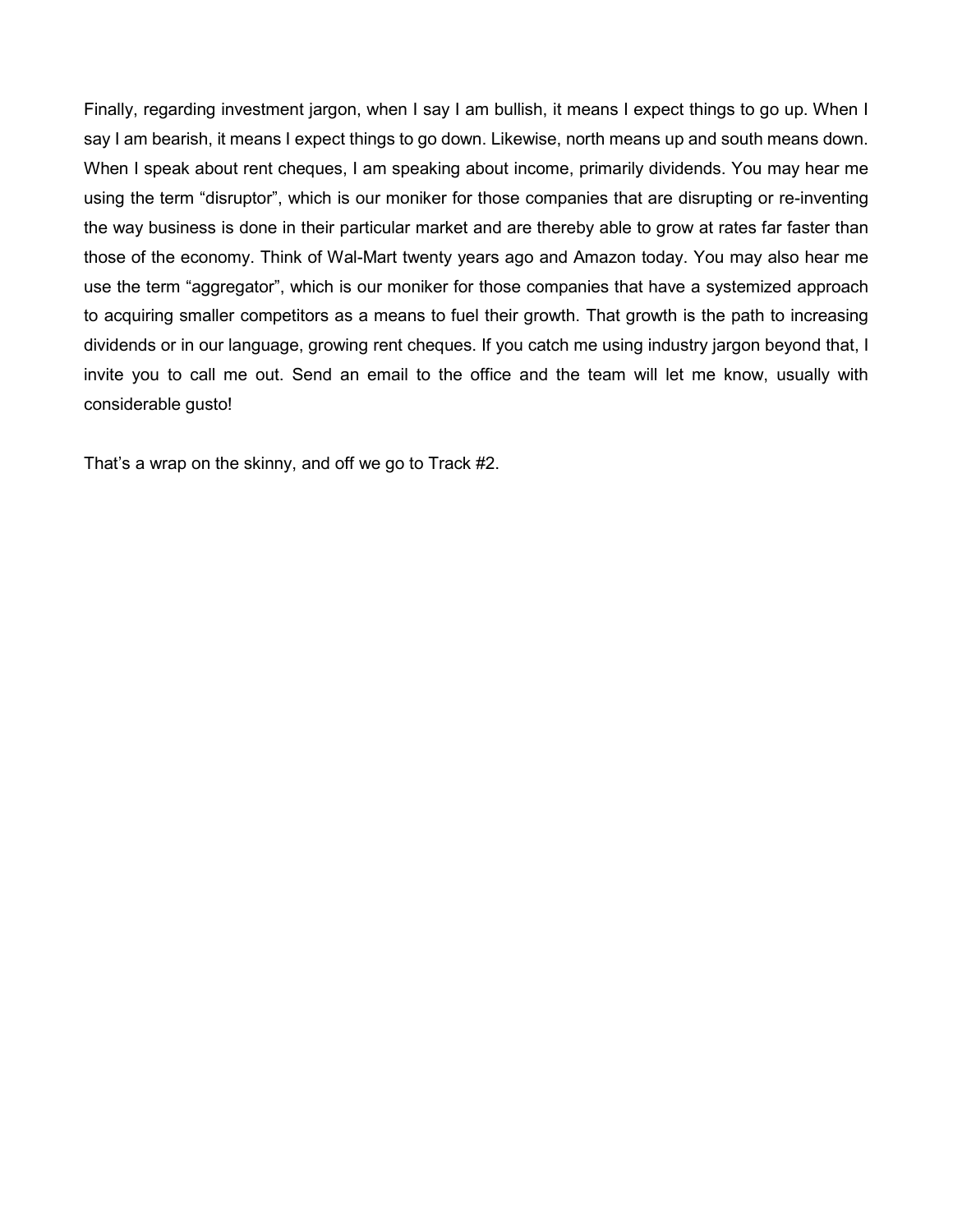#### <span id="page-3-0"></span>**Track #2: The Markets - Canada's Next Supercycle Is Underway**

While that statement may seem like a bold claim, students of history will recognize that it is completely within the historical norm, and as the saying goes, "those that do not know their history are doomed to repeat its mistakes". If you are listening as opposed to reading this missive, I encourage you to go to our insights section at [www.chrisraper.com](http://www.chrisraper.com/) to find the accompanying charts. What you will see is how Canada's stock market vastly outperformed the U.S. market as the dot.com bubble started to wane and finally burst in early 2000 and investors figured out they were much better off in oil stocks versus anything that ended in '.com'. That outperformance lasted from 1999 until early 2008, when we saw \$150 oil and our loonie above par versus the U.S. greenback. Post the 2008/09 financial meltdown, Canada has been underperforming the U.S. pretty much uninterrupted – only in the early part of this year did fresh green shoots start appearing. The message is, it is early days - commodity prices are rising, shortages are already apparent, and Canada is a resource producing nation.

If you would like to dig deeper and longer on these historical patterns, I did a 100 year review on this recording back in September 2019 – see [CYCLES.](https://www.chrisraper.com/insights/-/media/2a81c983b3e94169995d513cf6f1b322.ashx)



The obvious question is what gives us the confidence that this relatively short term phenomena is not another head fake, like we have seen over much of the last decade. Here is the answer - the COVID induced recession put commodity producers on their knees – at one point oil prices went below zero last year – shippers had to pay people to take it away, copper dropped to \$2.17 per pound and understandably new projects (supply) got shelved, most of them permanently. Furthermore, investors believed that oil would become obsolete and somehow copper would too – they threw the stocks into the dustbin.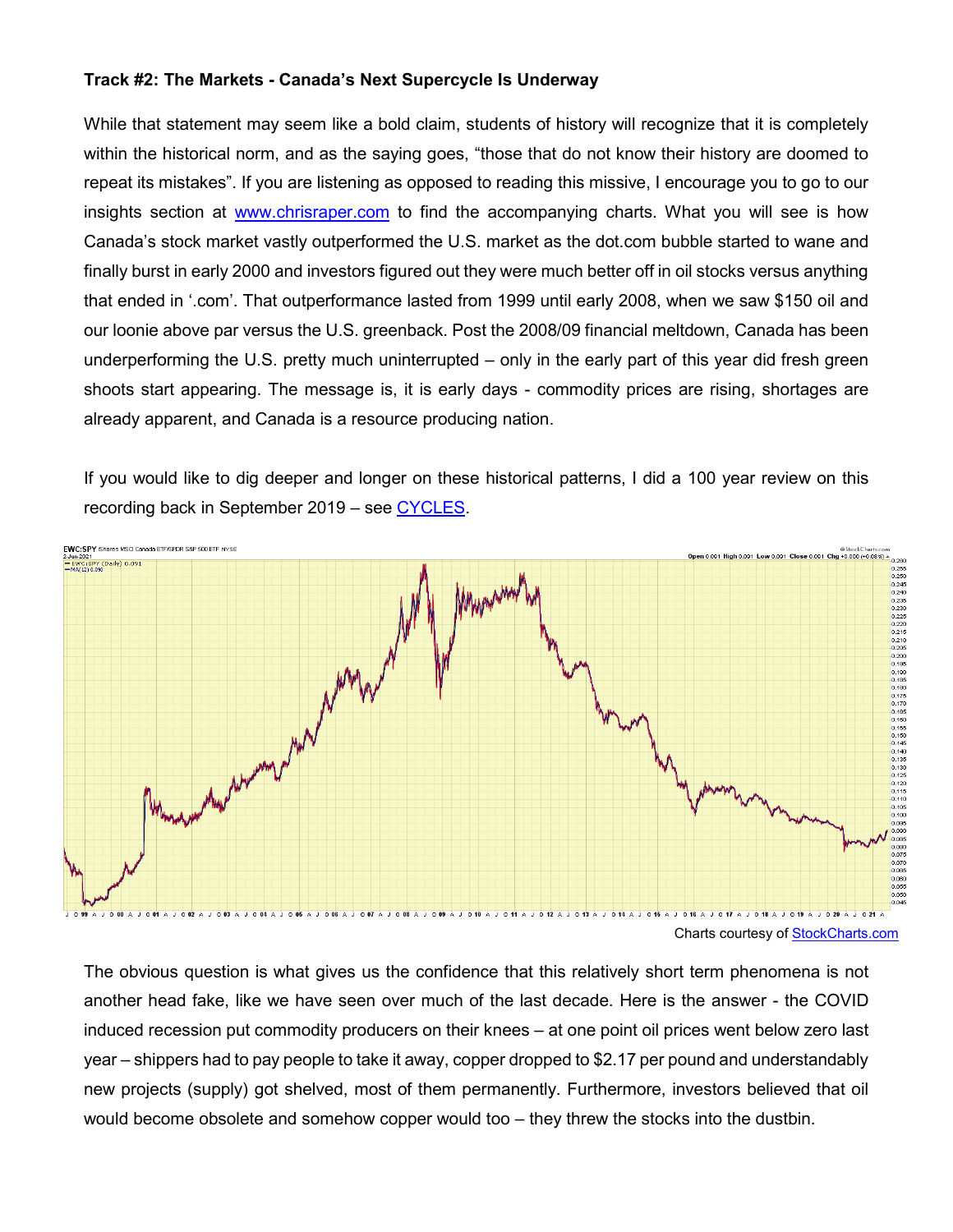If you would like some evidence of just how much oil producers stocks became the pariah of the stock market, all you need to do is to compare the oil producers exchange traded fund, XOP, against the S&P 500 exchange traded fund, SPY. What you will see since the beginning of 2008, the price investors are willing to pay for oil producers has dropped by some 45% while the S&P 500 went up by some 275%. Reversion to the mean is an investment concept we should not forget.



Bringing us up to present day, the price of oil is busting north, this morning \$WTIC is at \$69 per BBL, which is significantly higher than we had in the pre-COVID era, say January 2020. Throw in the fact that and more and more planes are getting airborne (we track that on a weekly basis), yet most of us have yet to book a flight, which is surely going to happen. Pent up demand is huge.

You can see a similar phenomenon in the copper complex – the price of copper is very near its all-time highs, trading north of \$4.50 per pound this morning and yet the price of copper producers (COPX) relative to the exchange traded fund SPY (the S&P 500) has fallen by some 90% over the last 10 years.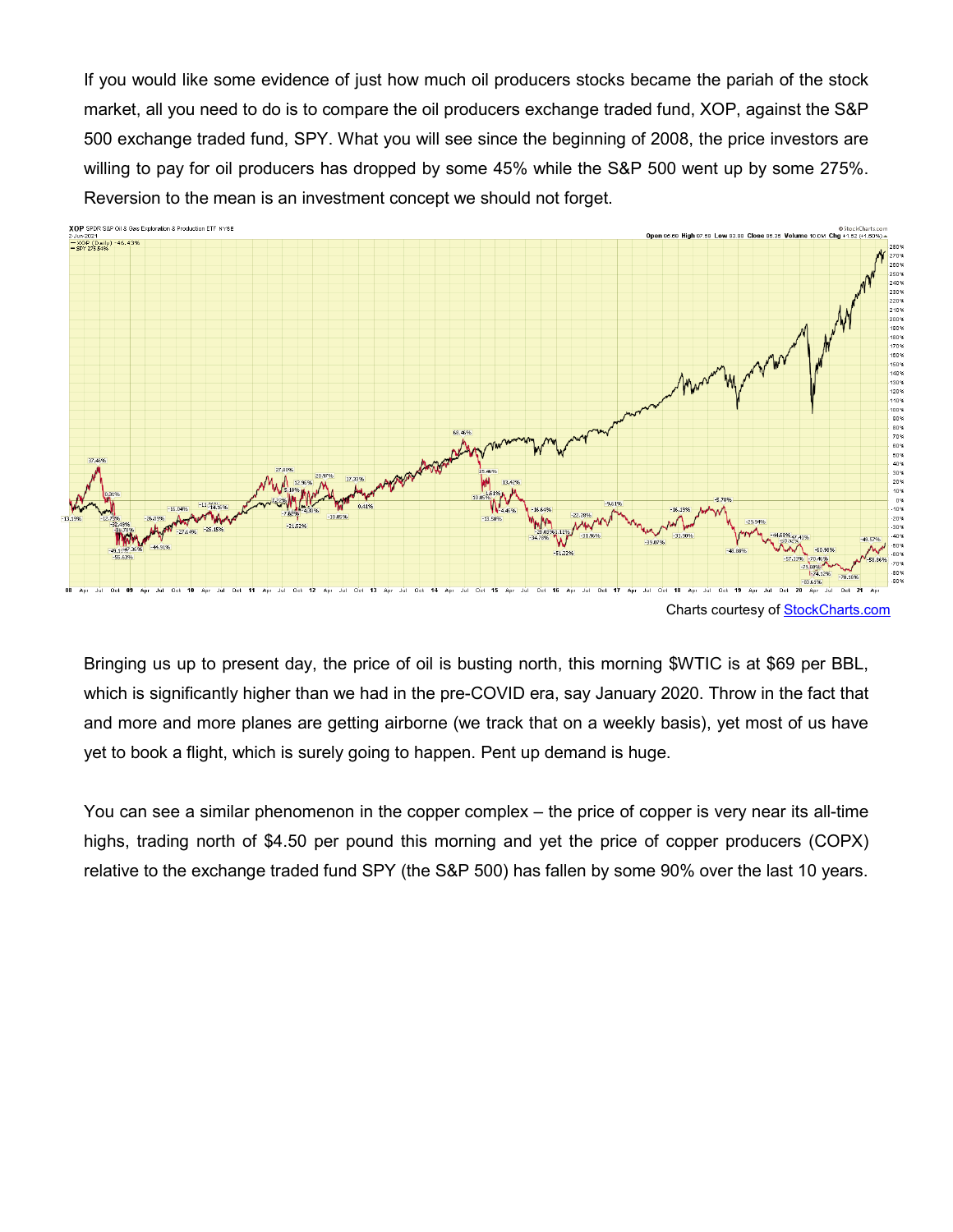

Keep in mind that every new electric vehicle that is produced requires somewhere between 5X and 10X as much copper as a conventional vehicle [https://www.visualcapitalist.com/how-much-copper-is-in-an](https://www.visualcapitalist.com/how-much-copper-is-in-an-electric-vehicle/)[electric-vehicle/](https://www.visualcapitalist.com/how-much-copper-is-in-an-electric-vehicle/) and there is still a huge move to build more wind powered generating facilities which requires… more copper.

Obviously Canada produces a lot of things besides oil and copper – you can expand the list to lumber, iron ore, nickel and even gold - and you get much of the same story – commodity prices at new highs, commodity producers stocks relative to the rest of the market, in the dust bin, and importantly, they are moving north in catch up mode.

By now, I hope that I have convinced you that the idea of Canada's next super cycle is at least plausible. Let's take on the major objections and I will give you our thinking in response:

 $\triangleright$  Oil will become obsolete – not any time soon is my response. If we are going to build green energy projects they all need things like copper, cobalt, lithium iron, nickel and currently there are shortages in all of them – how do we fix that – more mines. How do we build a mine? We buy things like steel, machinery, and conveyor belts. What does it take to manufacture those things –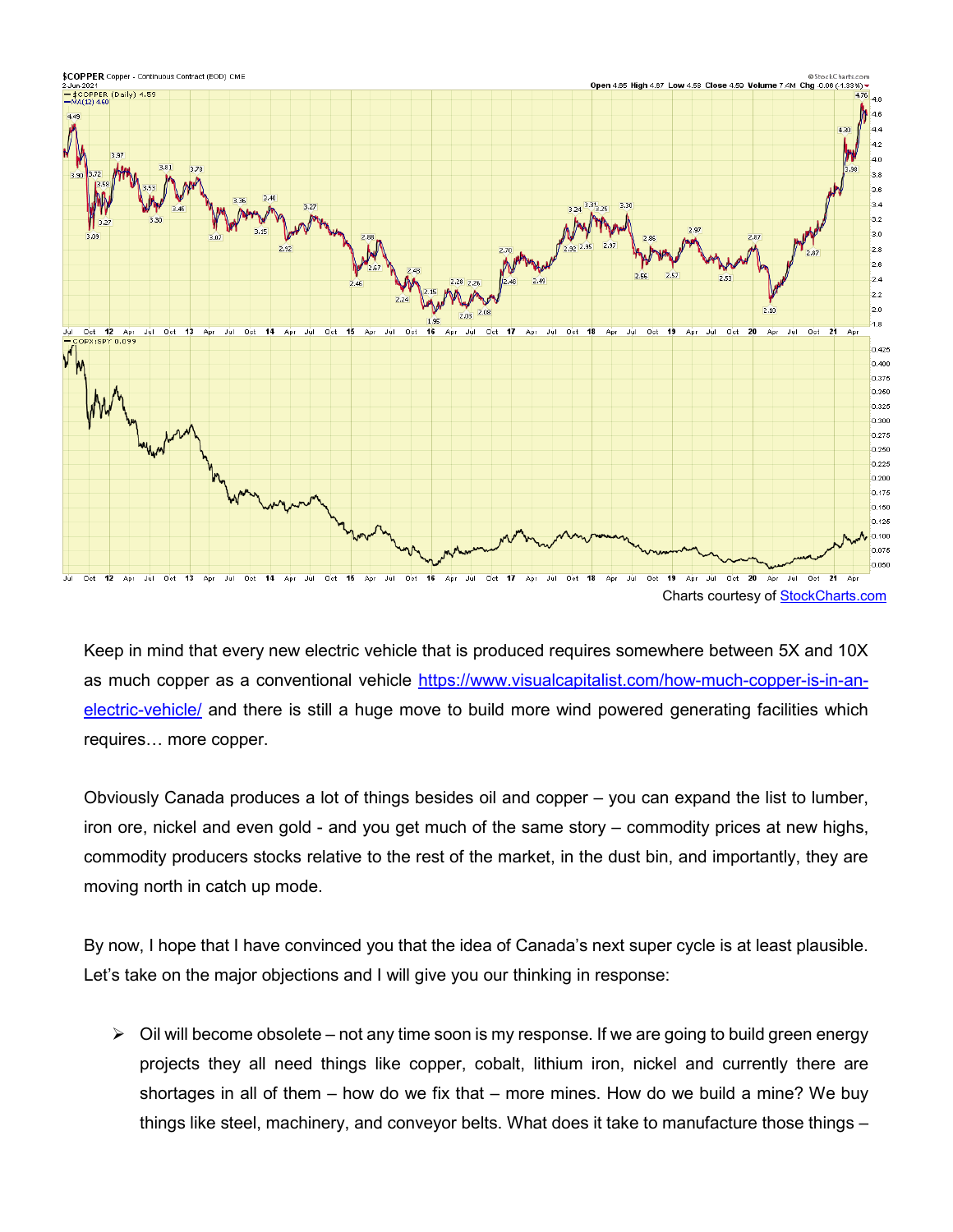well, it takes coal, iron ore, copper, electricity, and oil. Furthermore, after the mine is built it is pretty hard to get that stuff out of the ground without diesel fuel.

- $\triangleright$  Our government is pro-green which some say equates to anti-energy and anti-resource development – there is at least some truth to that statement and it is important to note that governments can and do change. Regardless of your political stripes, as outlined above, one should keep in mind that there can be no development of green projects without increasing the use of resources.
- $\triangleright$  The big jump in commodity prices is short term/transitionary it will wane as we reopen. My thinking says yes, plausibly true, yet let's think through the supply side. There are no major oil projects being expanded, in fact the world's largest producers are choosing green energy projects motivated by ESG concerns. On the mining front, we get much the same - Ivan Glasenberg, chief executive of Glencore, one of the world's biggest miners said it rather succinctly while referring to copper, "we don't have many shovel-ready projects". Please note it usually takes 10 years from the discovery of a resource until you get a mine built and the industry hasn't put much effort into actually looking for the next resource yet.

Wrapping up this track, I feel the need to remind you that this phenomena will not play out in a straight line fashion – notwithstanding the ups and downs, and they will surely come, I believe we are in the early days of a multi year run for Canada because Canada is a resource based economy and higher prices ripple through the economy – employment expands, consumer businesses do well and you get into a self perpetuating cycle that certainly won't last forever, but they do tend to last far longer than you think they can. For prospective clients being introduced to us by way of this missive, if you feel like you are underinvested in Canada, maybe it is time for a chat - **[Book Appointments](https://outlook.office365.com/owa/calendar/ChrisRaperAssociates@raymondjamesprod.onmicrosoft.com/bookings/)**

We are off to Track #3.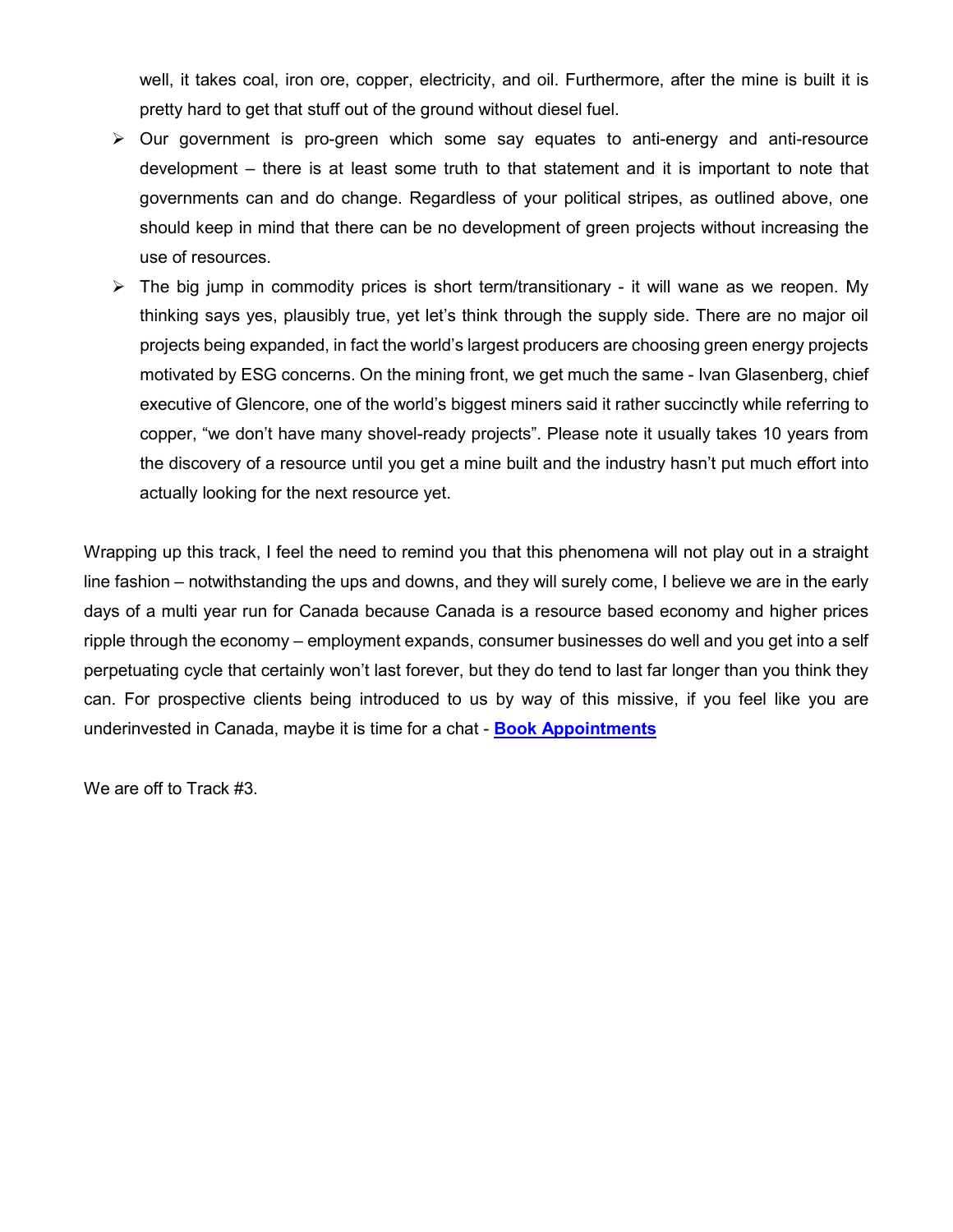# <span id="page-7-0"></span>**Track #3: Keep More Income – Float Your Canadian Boat**

My intention with this track is to give you a flavour for **The Keep More Income (KMI) Strategy** and why it needs to be a consideration for the tax smart investor seeking income and growth. To do that I thought I would take the Guy Raz approach in his excellent podcasts, [How I Built This.](https://www.guyraz.com/#podcasts)

Here it goes in lightening round, question/answer/solution format:

- $\triangleright$  What do most of my clients want?
	- o Income, specifically income that grows
		- **Focus on dividend payers/growers.**
- $\triangleright$  What else are they super concerned about?
	- o Taxes
		- Focus on those companies that qualify for the dividend tax credit side note, most Canadians can receive up to \$60,000 a year in dividends from Canadian companies that qualify for the dividend tax credit and if that was their sole source of income, they would pay no tax, none!
- $\triangleright$  What else matters over time?
	- o Long term growth
		- Focus on common shares as opposed to preferred shares yes we give up some income in the short term but with inflation on the rise and the Canadian preferred share pool shrinking, growth is going to be required to maintain and increase purchasing power.
- $\triangleright$  How do you protect the downside?
	- $\circ$  We remove underperforming companies from the program on a monthly basis
		- We have zero tolerance for dividend cuts we sell.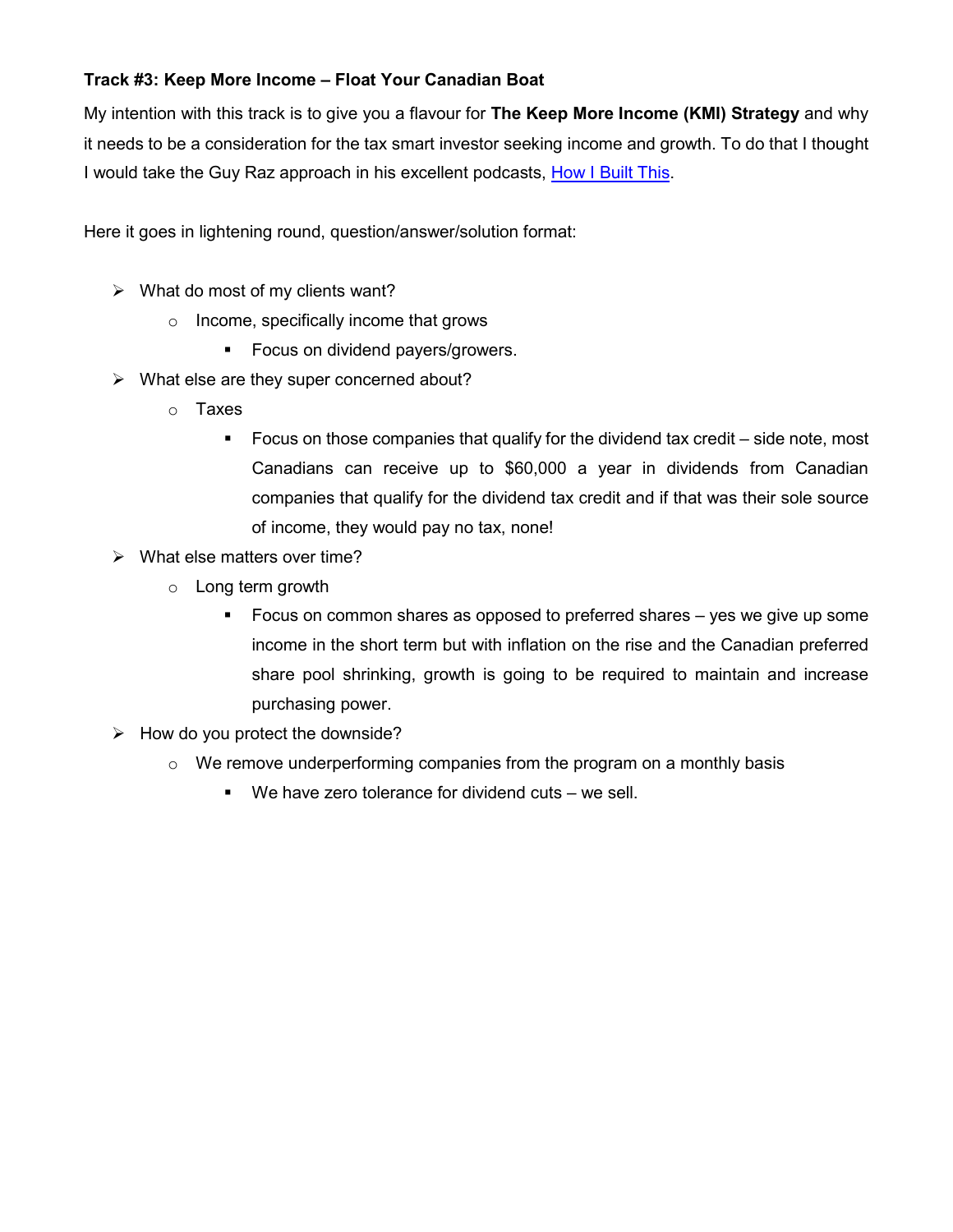- $\triangleright$  What is the current allocation, sector wise and how does that change?
	- o The top three sectors are Energy 25%, Financials 24%, Industrials 20%



 It changes based on our outlook for the various sectors and where investors are being rewarded

The other obvious question is what is the current dividend yield – answer,  $\sim$  2.5% which is far less than the ~4.5% we get on our Tax Preferred Income Strategy (TAPS), but recall the growth factor over time and the fact that a 3 year GIC is  $\sim$  1.5% and it will never grow and attract maximum tax. Mixed farming as one of my astute clients likes to say.

Household names within the portfolio include Canadian Tire, Suncor, Royal Bank, Intact Financial, Sun Life, and Canadian Pacific. Winding down this track, I trust that gives you a real flavour for the program – we are excited about its prospects. Our view is that we have in fact started Canada's next supercycle, fueled by the strength in commodity prices and strong commodity prices tends to float most Canadian boats, including our loonie. If you are looking to learn more, please reach out at [chris.raper@raymondjames.ca](mailto:chris.raper@raymondjames.ca)

<span id="page-8-0"></span>We are off to track #4.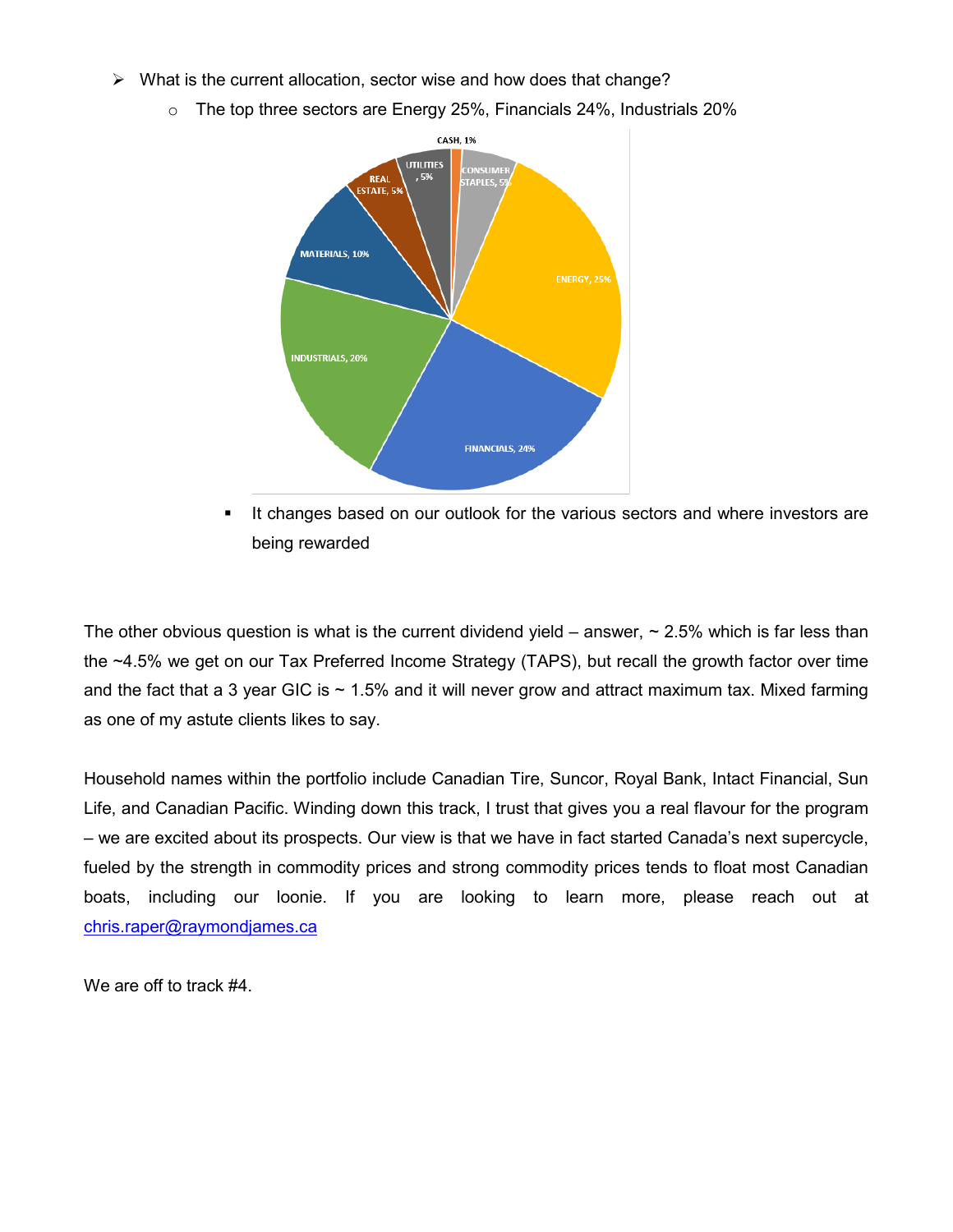### **Track #4: The Wrap Up – Our GAME Compass Points North & Across The Pond**

First, the takeaways:

A reminder that the opinions expressed on this recording are mine. They may differ from those of Raymond James Ltd. Please recognize that some of what I told you is going to turn out to be wrong.

On **Track #2: The Markets – Canada's Next Supercycle Is Underway**, and I know that is difficult to believe given the fact that en masse, Canadian companies have underperformed for 12+ years versus their U.S. counterparts. Be that as it may, my ask is that you consider the long term historical norms and ask yourself when are Canadian companies likely to be cheapest, when everybody believes we are in an upper cycle or when few believe it. My take is that there are few believers yet the evidence is overwhelming we are underway.

On **Track #3: Keep More Income – Float Your Canadian Boat**, we gave you a flavour for how we built out the KMI strategy and I trust it helped you understand the broad process. The take away for me is modest but tax smart income, with growth over time and the resource/Canadian tailwinds at your back.

And finally to **Our GAME Compass Points North & Across The Pond**, regular listeners will probably recall that **GAME** is our acronym for **Global Active Macro ETF Strategy**, a program that is designed to push you where money is flowing to and push you out when it reverses. Just this week we were "pushed" into buying Canada for our Canadian version of the program and that is the first time since we initiated the program back in 2017. It seems to fit well with the overall theme of this recording. What I find fascinating is that the U.K. looks like it will be the next buy and at the investor psychology level, I see a lot of parallels – investors have suffered with U.K. investments for a long time, they have endured Brexit, then a lot of missteps with COVID, their currency melted away relative to the U.S. dollar just like ours did…and all those things are reversing at a time when investor expectations are pretty minimal. Suffice to say, it won't surprise me if our next push is to buy London.

That brings us to a close for this edition of **The Opportunity Update**. A reminder, if you are being introduced to us by way of this recording, then Tracks #5 and #6 are for you.

Thank you for taking the time to listen – I trust it has been insightful. If you have people in your life who you think might benefit from these missives, please forward them as you see fit. Alternatively, they can sign up through our [website,](https://www.chrisraper.com/insights/subscribe) where all that is required is a first name and email address.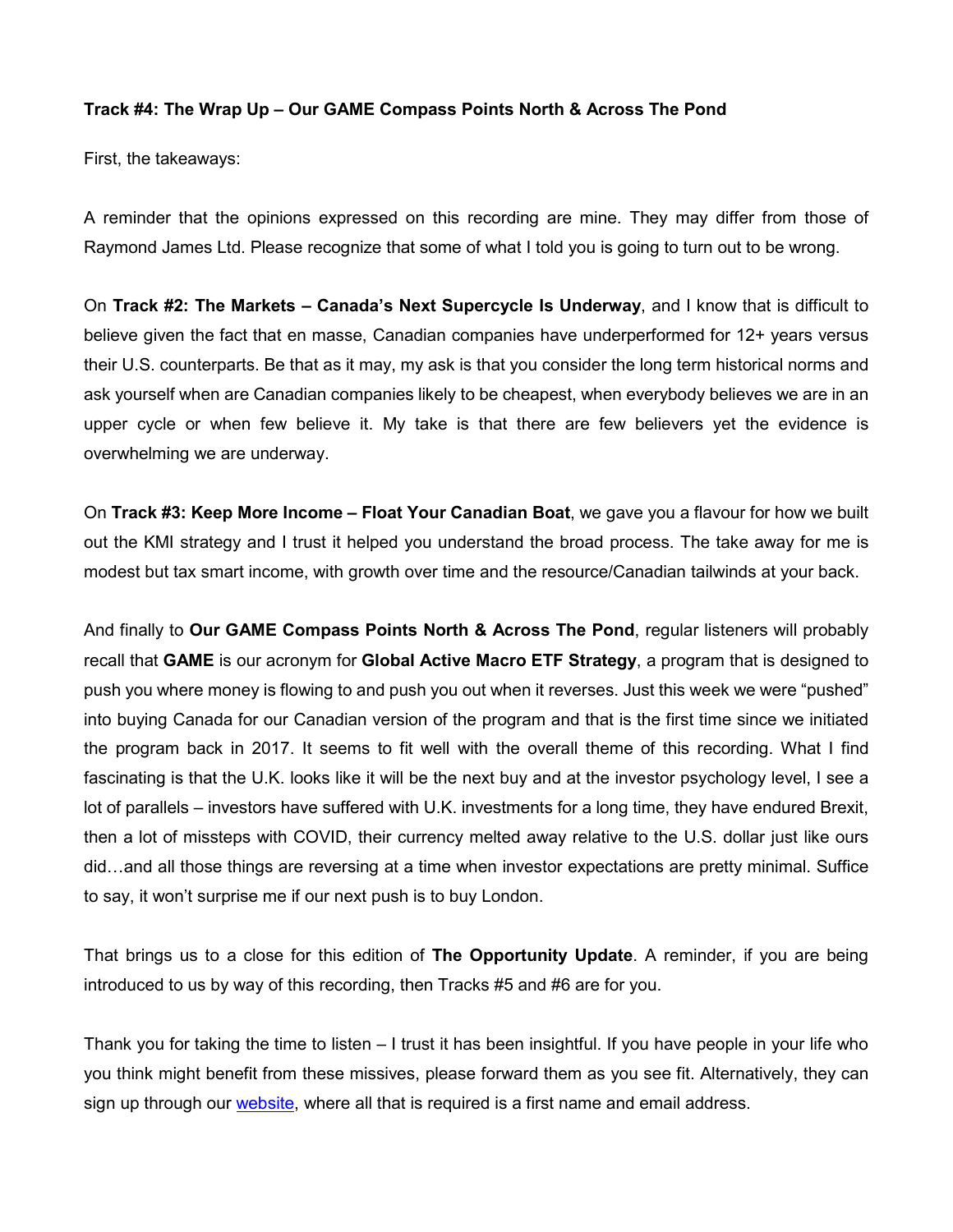This is Chris Raper, wishing you a COVID shackles free summer - good day and may God bless from Victoria B.C. on Friday, June  $4<sup>th</sup>$ , 2021.

# <span id="page-10-0"></span>**Track #5: Postscript I – Our Approach**

While this recording has been focused on investments that is not where we start with new relationships. We start with your story, and we revisit it often. Knowing where you came from and what you want the future to look like – your do, have, and legacy ambitions – is the foundation for building a solid client/wealth advisory relationship. Our first order of business is to listen, seek clarity and then document your ambitions for the future – we call it, *Your Story, Revisited*.

From there, we complete a 360<sup>°</sup> review of all relevant investment, tax/estate and insurance documents in an effort to identify gaps/risks to the future you envision. When we identify holes, we have a discussion about how we might fill those holes.

Then and only then do we get into a discussion on the investment allocation. We will address your liquidity, income and growth requirements/desires and introduce you to the tax smart investment strategies to meet those needs.

After we invest, it is a matter of manage and measure – we report regularly and when life throws you the inevitable curve ball or your priorities change, it is back to revisiting your story.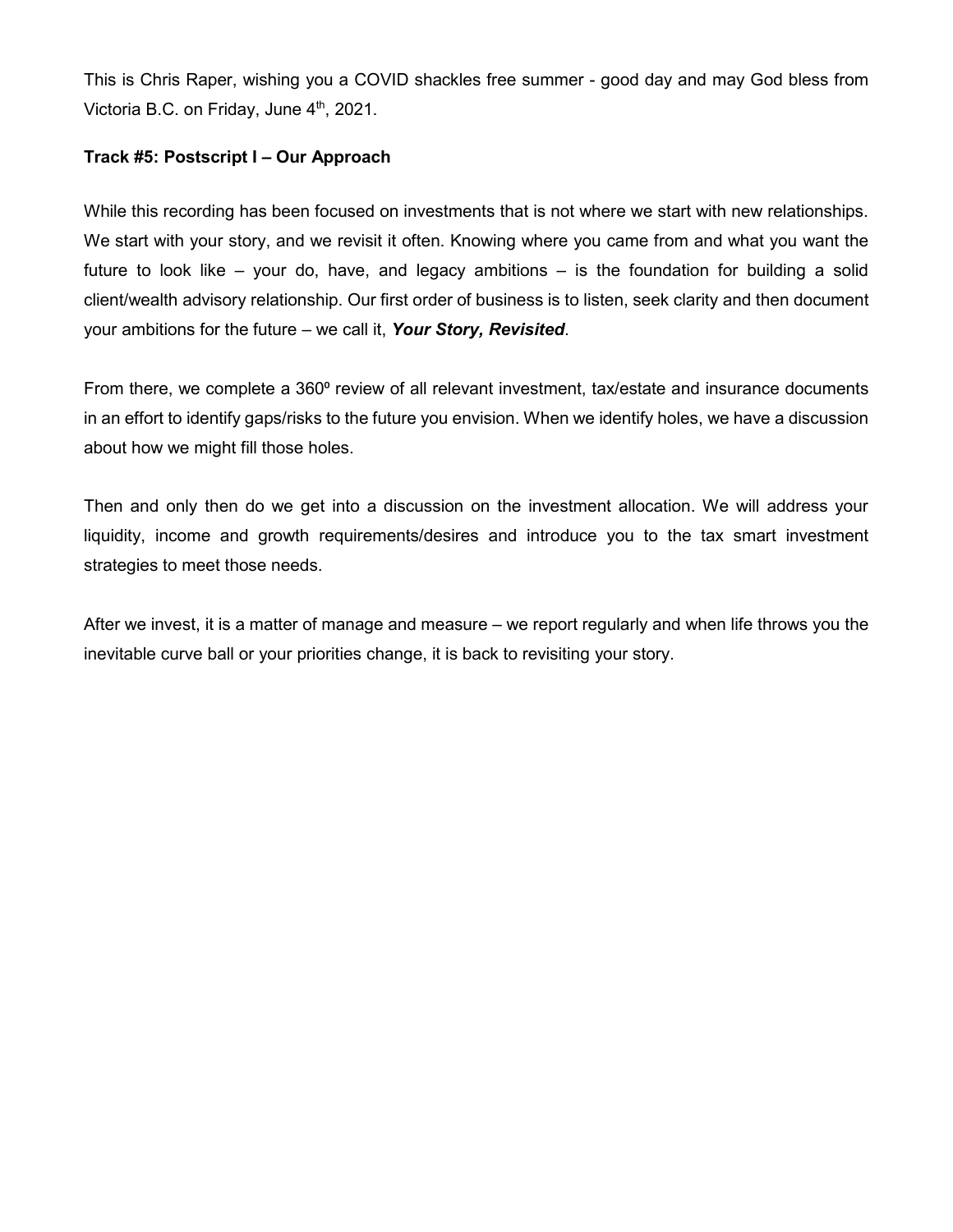

In summary, we learn about you, your family, your finances and what your ideal future looks like – the things you want to do, the things you want to have and the legacy you want to leave. We identify the structural risks and how we see mitigating them. We paint a go forward picture with a worst case analysis of the costs involved.

Generally speaking, we are looking to establish relationships with new clients that have north of \$1 million in investable assets, but please understand that we are a lot more interested in where you are going than where you are. If you have a credible plan to get to that number say within a three to five year period, we are very interested in meeting with you.

So…if that process sounds engaging, I invite you to call and book some time. If you'd like further information, including access to our quarterly communication pieces, you can check us out on the web at [www.chrisraper.com](http://www.chrisraper.com/) and send us an email from there.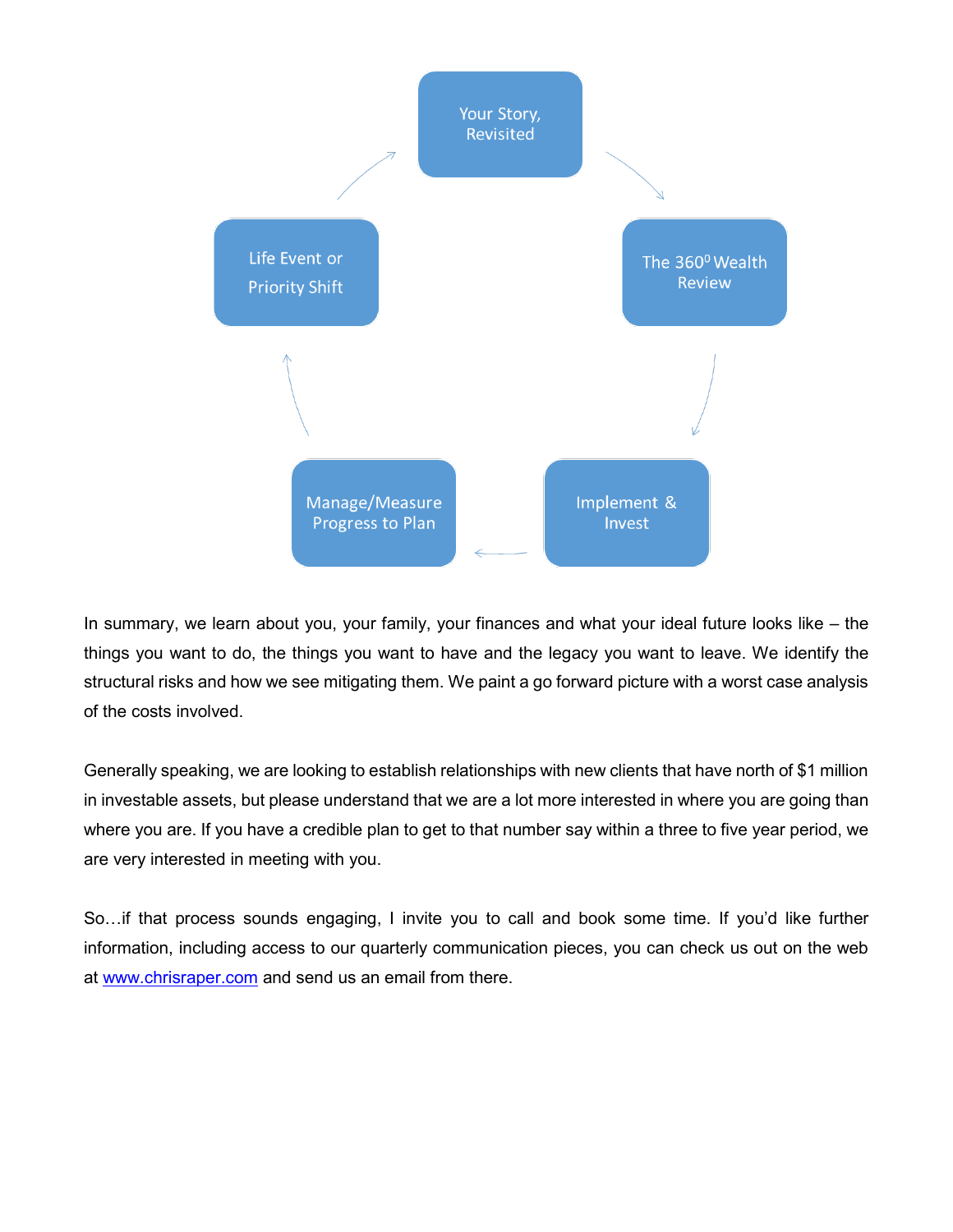### <span id="page-12-0"></span>**Track #6: Postscript II – The Dividend Value Discipline™ Methodology**

The first thing I want to share with you is that **The Dividend Value Discipline™** is our core mandate – essentially, all of our clients have a slice of their portfolio allocated to it. For your awareness, we currently have several strategies that we manage in house, in addition to a short list of 3<sup>rd</sup> party money managers. Structurally, most clients have three buckets of money with us – a safe money bucket, an income bucket and a growth bucket. **The Dividend Value Discipline**™ straddles the latter two and depending on your needs, we augment it with other strategies. The program continues to be a large slice of our client assets under management and in my case, it is by far the largest.

The process is discretionary, meaning we make all of the buy and sell decisions and report to you after the fact.

Our objectives for the program are:

- 1. Income every month that can be paid out or reinvested;
- 2. An acquisition process where we buy only those securities which become attractive on a "go forward" basis;
- 3. Absolute returns of 8%+ over any investment cycle, which we would describe as peak to peak or trough to trough. If you are looking for a time frame in terms of years, think 5+ years, but please understand investment cycles have a wide range of timeframes.

The program operates with three key elements and I will walk you through them using the illustration of a three legged stool.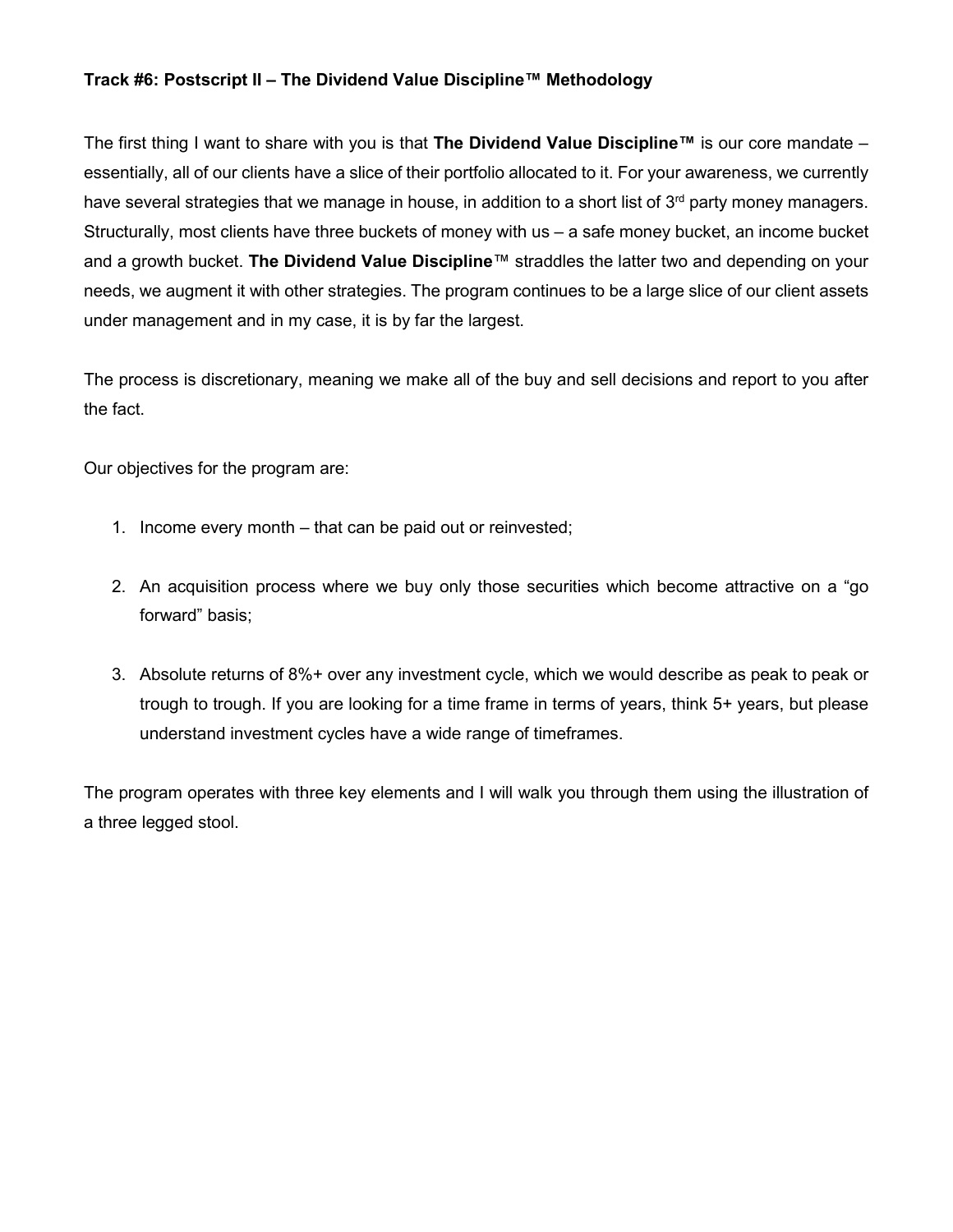### **The First Leg is Dividends**

With few exceptions, every security that we buy must provide some form of income. We do that because income makes portfolios inherently less volatile, i.e. less chance of loss. The analogy I like to use is that of an apartment block versus a piece of raw land – it is a lot easier to hold on to an apartment block in a tough real estate environment when you are getting a rent cheque every month. Income drives stability and absolute returns.

### **The Second Leg is Value**

Our research function is in house. When we launched the program back in September of 2002, we were one of the first private client teams in the industry to have a dedicated analyst on staff and we add additional resources every year. We spend an inordinate amount of time studying the corporate culture of potential investee companies. If you are interested in what great corporate culture looks like, I encourage you to read *Good to Great* by Jim Collins – that is the yardstick we use to measure potential investments against. Another yardstick is the importance of wide economic moats – the things that make the company tough to compete with. We want to own companies that the end client can't live without – great examples might be Microsoft or Intuit, both long term holdings of ours. We believe that the focus on great corporate culture and wide economic moats gives us an edge, and while I can't prove it you I can certainly give you lots of anecdotal evidence to support that thesis.

The more recent development in our strategy has been tackling the growth problem. History buffs will note that when we started the program in 2002, we had 5-year GICs yielding roughly 5% and much better economic growth, whereas today we have 5-year GICs yielding of ~1.5% and much slower economic growth. In short, the 8% is tougher to come by.

Accordingly, we spent late 2015 and 2016 tackling the growth problem. We needed to find companies that were growing far faster than the economy. As you would expect, we started within the normal confines of "has to pay a rent cheque, score well on the corporate culture front and have some sort of strategic advantage (moat) that makes the company difficult to compete with". We then focused on those companies that have demonstrated their ability to grow their earnings/dividends at double-digit rates as a primary indicator of income growth and capital gain potential. As we searched, we found that most such companies fell into one of two themes. They tended to be disrupting the existing marketplace (think Wal-Mart 20 years ago or Amazon today) with a better way of doing things, and/or they tended to be aggregating their way to growth by buying smaller tuck-in acquisitions, much like Constellation Software Inc.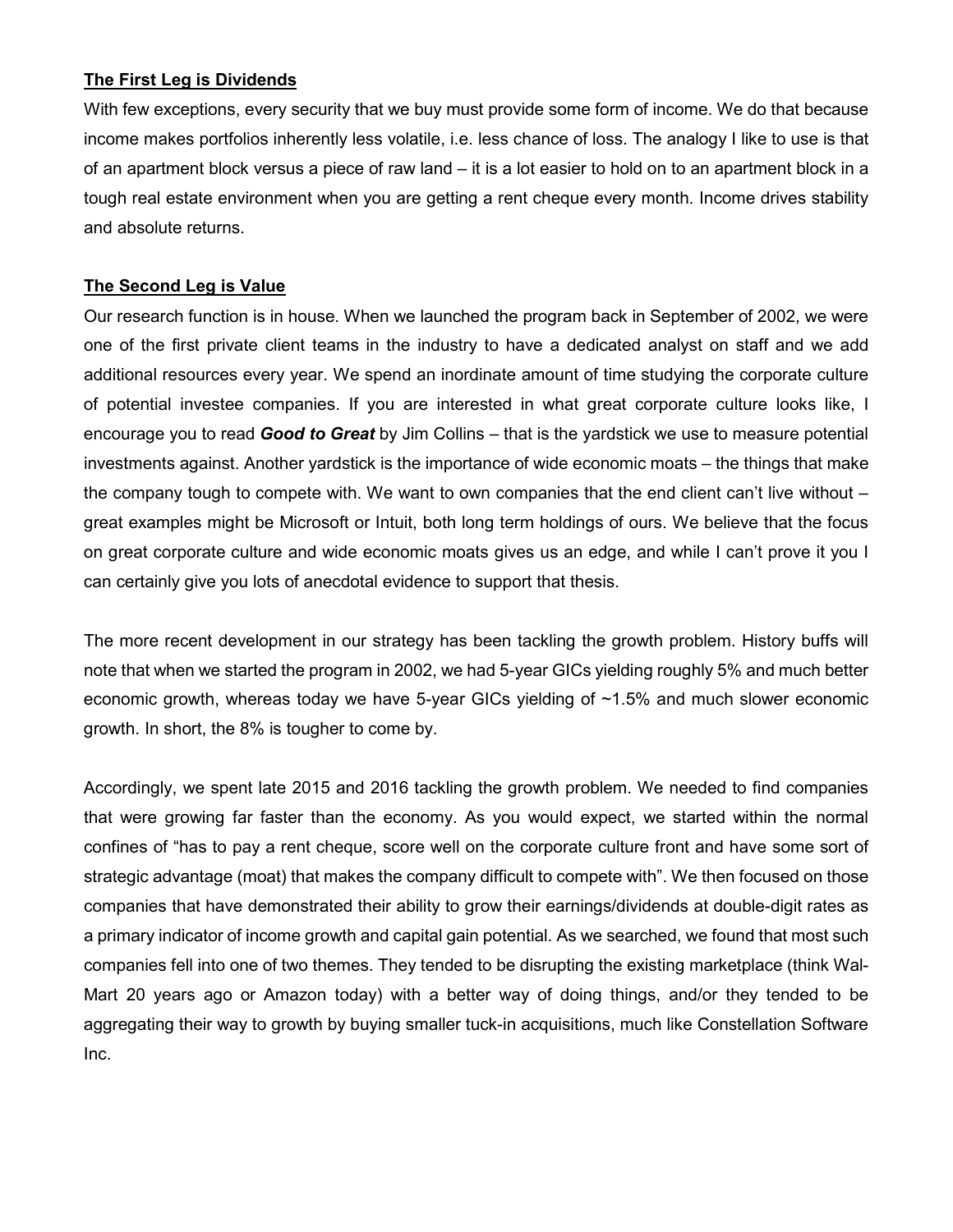#### **The Third Leg is Discipline**

Here I refer to the buy/sell decisions.

On the buy side, I would sum it up as "do your homework, be ready, be patient". Over the years our absolute best buys have been when we have done our homework on the company, perhaps months before, and then some untoward event happens that gives you opportunity to buy in size. The Euro debt crisis in 2011 is a great example that enabled us to buy Nike at a terrific price because we were ready and we had conviction. More recently, I would put he world's #3 french fry maker, Lamb Weston, in that category.

Sell decisions are getting increasingly tougher because the quality of our companies just keeps going up and with their rent cheques (dividends) growing at double-digit rates, our history tells us more often than not that we are better off holding than chasing shiny baubles. That said, new competitors with disruptive technologies can wreak havoc on a company's growth prospects – back to the Amazon/Wal-Mart example. Transition periods of senior management teams can be risky, especially when there is no hirefrom-within bias. Then there are times when the price of a stock just gets so far in front of its growth prospects that the only reasonable thing to do is sell. As Buffett likes to say, "You pay a high price for a rosy consensus". When things are universally rosy we try to be sellers, not buyers.

Perhaps the most important part of the buy/sell discipline is the way we operate the program for new entrants – we call it "The Buys Only Mandate". Unlike most of our competition, we only buy those securities which become attractively priced on a go-forward basis, meaning if you start today and your brother starts three months from now, your portfolios are going to be different in the short-term, and more closely aligned the longer you are in the program together. As rational as that might seem, most people do the exact opposite. Every time you buy a mutual fund, you buy a pro-rata share of an existing portfolio – by definition, you got the buys, the holds and the near sells. To us, that is not rational. Who buys 100+ companies in a single day? Were they all great value propositions? You should also be aware that most third party money management programs work exactly the same way – they buy the basket. The buys only mandate was designed to protect your hard earned money.